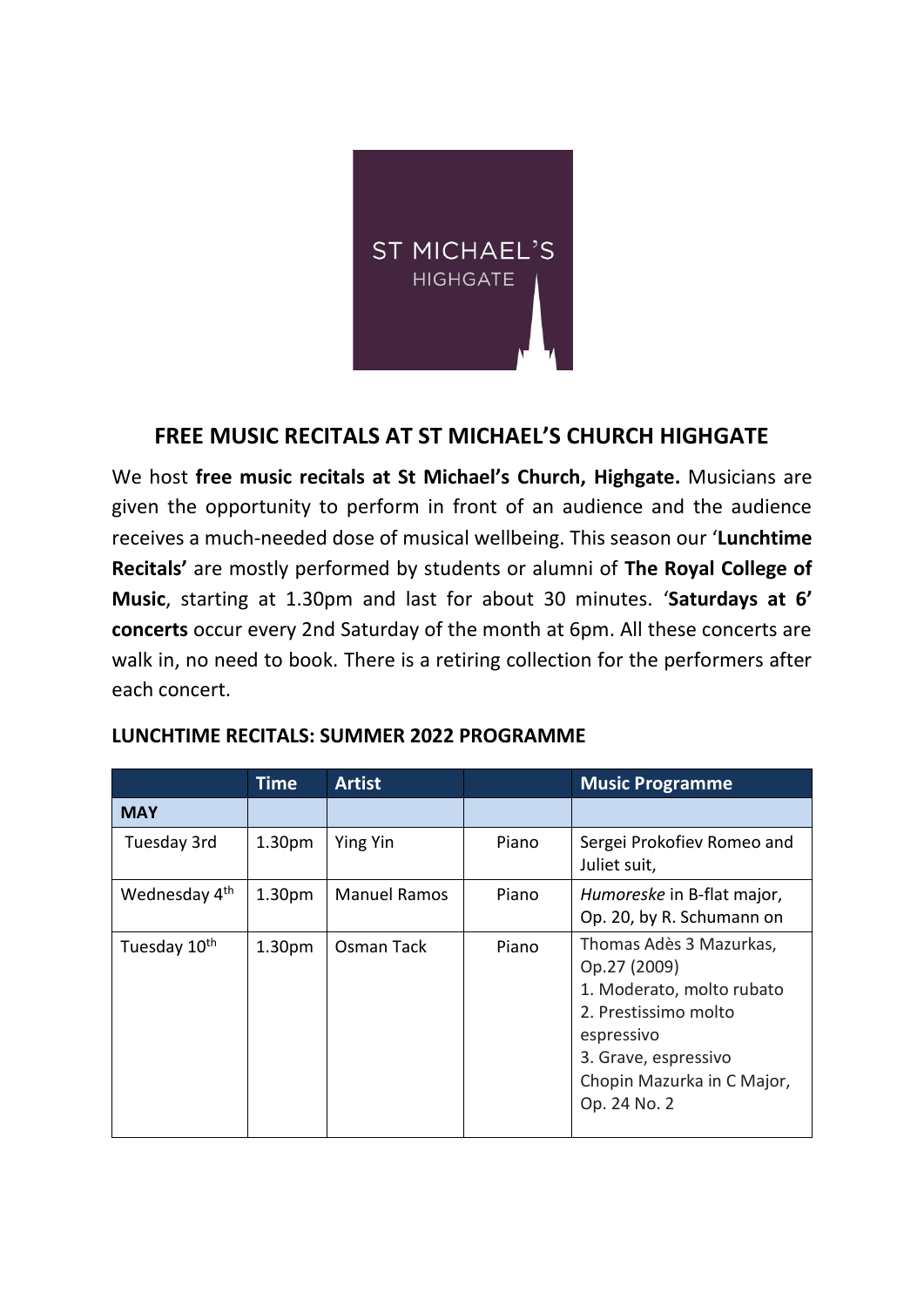|                               |        |                     |                                                                     | Clementi Piano Sonata quasi<br>Concerto in C major, Op 33<br>No <sub>3</sub><br>1. Allegro Spirito<br>2. Adagio e cantabile con<br>grand'espressione<br>3. Presto |
|-------------------------------|--------|---------------------|---------------------------------------------------------------------|-------------------------------------------------------------------------------------------------------------------------------------------------------------------|
| Tuesday 17th                  | 1.30pm | Elena<br>Toponogova | Piano                                                               | Ukrainian folk song "The<br>Willow Board"                                                                                                                         |
|                               |        |                     |                                                                     | J.S.Bach Prelude and Fugue<br>from the Well-Tempered<br>Clavier in C sharp minor                                                                                  |
|                               |        |                     |                                                                     | Sergei Rachmaninov "Daises"                                                                                                                                       |
|                               |        |                     |                                                                     | Sergei Rachmaninov Etudes-<br>tableaux op.39 in a minor<br>and in e flat minor                                                                                    |
|                               |        |                     |                                                                     | P.I.Tchaikovsky Intermezzo<br>from "The Nutcracker" Suite<br>(arrangement by M.Pletnev)                                                                           |
| Wednesday<br>18 <sup>th</sup> | 1.30pm | Vincenzo Loisi      | Piano                                                               | G. F. Handel: Passacaglia in G<br>minor;<br>J. Fischer: Chaconne in A<br>$Min,$ ;<br>Cècile Chaminade:<br>Passacaglia op.130,;                                    |
|                               |        |                     |                                                                     | Liszt-Handel: Sarabande and<br>Chaconne;                                                                                                                          |
|                               |        |                     |                                                                     | Gabriel Piernè: Passacaglia<br>op.52,;                                                                                                                            |
|                               |        |                     |                                                                     | Leo Weiner: Passacaglia op.<br>17,                                                                                                                                |
|                               |        |                     |                                                                     | Bach- Busoni: Chaconne;                                                                                                                                           |
| Tuesday 24th                  | 1.30pm | Darach<br>Ensemble  | Grace<br>Tushingham<br>- oboe<br>Lewis<br>Sinclair - cor<br>anglais | Flegier Trio in B minor<br><b>Dvorak Bagatelle</b><br><b>Busch Divertimento</b><br>Trad. arr. H Maughan<br>Dafydd Y Garreg Wen<br>Lisa Lân                        |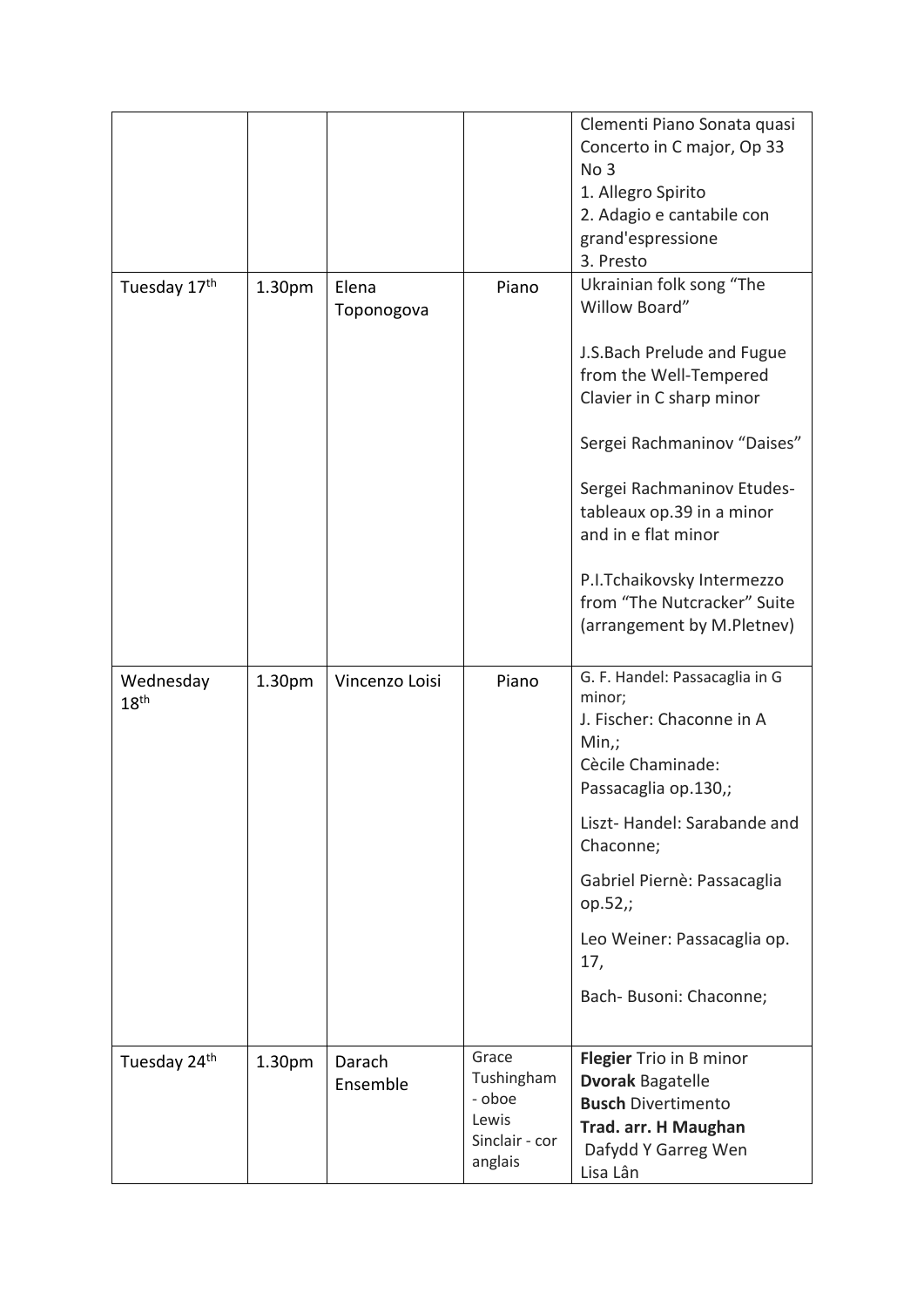|                               |                    |                                                     | Hugo<br>Maughan -<br>clarinet/bass<br>clarinet  | Wrth fynd efo Deio i Dywyn<br><b>Bach Quia Respexit</b><br><b>Mozart Divertimento No.1</b>                                                                                                                                                                                                                                                                                                                    |
|-------------------------------|--------------------|-----------------------------------------------------|-------------------------------------------------|---------------------------------------------------------------------------------------------------------------------------------------------------------------------------------------------------------------------------------------------------------------------------------------------------------------------------------------------------------------------------------------------------------------|
| Wednesday<br>25 <sup>th</sup> | 1.30pm             | <b>Jack Tindale</b>                                 | Piano                                           | <b>CANCELLED</b>                                                                                                                                                                                                                                                                                                                                                                                              |
| Tuesday 31st                  | 1.30pm             | Francesco Bravi                                     | Piano                                           |                                                                                                                                                                                                                                                                                                                                                                                                               |
| <b>JUNE</b>                   |                    |                                                     |                                                 |                                                                                                                                                                                                                                                                                                                                                                                                               |
| Wednesday 1st                 | 1.30pm             | Harvey Lin                                          | Piano                                           |                                                                                                                                                                                                                                                                                                                                                                                                               |
| Tuesday 7 <sup>th</sup>       | 1.30pm             | Flutes and<br>Frets: Beth<br>Stone, Danny<br>Murphy | Flute and<br>range of<br>fretted<br>instruments |                                                                                                                                                                                                                                                                                                                                                                                                               |
| Wednesday 8 <sup>th</sup>     | 1.30pm             | Emma Arizza<br>and Stephano<br>Marzanni             | Violin and<br>Piano                             |                                                                                                                                                                                                                                                                                                                                                                                                               |
| Tuesday 14th                  | 1.30 <sub>pm</sub> | Leora Cohen                                         | Violin                                          | Beethoven Violin Sonata no.1,<br>Kreisler Liebesleid and others.                                                                                                                                                                                                                                                                                                                                              |
| Wednesday<br>15th             | 1.30 <sub>pm</sub> | Vanessa<br>Hristova                                 | Violin                                          | J. S. Bach - Suite for solo<br>viola No. 6 in G major, BWV<br>1012<br>I. Prelude<br>IV. Sarabande<br>Esa-Pekka Salonen -<br>Pentatonic Etude for solo<br>viola<br>Bohuslav Martinu - Duo No.<br>1, H. 313 "3 Madrigal" (with<br>Joel Munday-violin)<br>I. Poco allegro<br>Bohuslav Martinu - Sonata for<br>Viola and Piano, H.355 (with<br>Anastasia Felt-piano)<br>I. Poco andante<br>II. Allegro non troppo |
| Tuesday 21st                  | 1.30 <sub>pm</sub> | Yuki Hammyo<br>Katherine Yoon                       | Piano and<br>Violin                             | <b>Brahms and Prokofiev</b>                                                                                                                                                                                                                                                                                                                                                                                   |
| Wednesday<br>22nd             | 1.30 <sub>pm</sub> | Eleanor<br>Bernhadt                                 | Piano and<br>Cello duo                          | <b>Cesar Franck Sonata</b>                                                                                                                                                                                                                                                                                                                                                                                    |
| Tuesday 28th                  | 1.30 <sub>pm</sub> | Patrizia<br>Lichtsheidl                             | Violin Cello<br>duo                             |                                                                                                                                                                                                                                                                                                                                                                                                               |
| Wednesday<br>29th             | 1.30 <sub>pm</sub> | Paul Mitchell                                       | Trumpet                                         |                                                                                                                                                                                                                                                                                                                                                                                                               |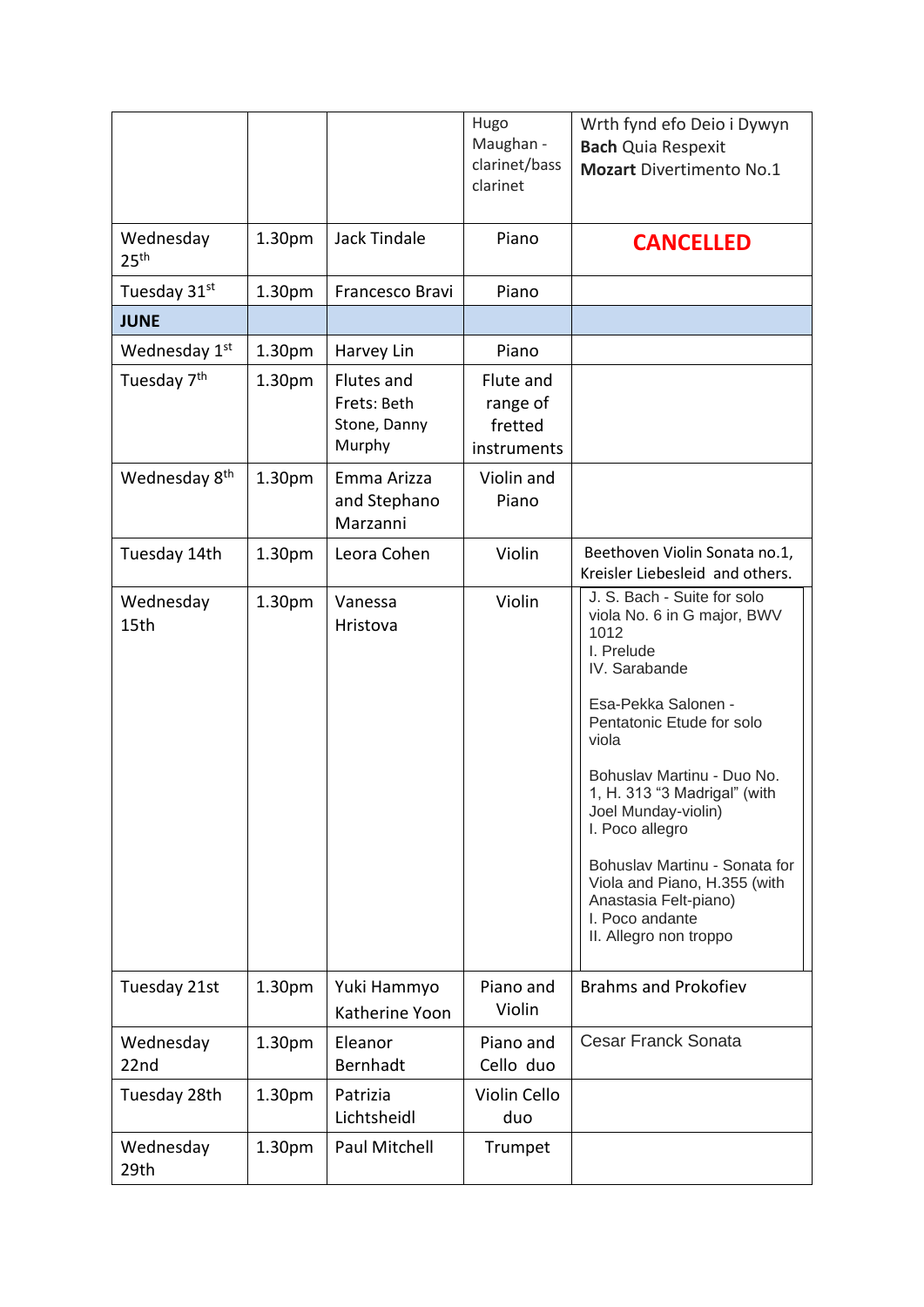| July                    |                    |             |                    |  |
|-------------------------|--------------------|-------------|--------------------|--|
| Tuesday 5 <sup>th</sup> | 1.30 <sub>pm</sub> | Osman Tack  | Piano and<br>Cello |  |
| Wednesday<br>6th        | 1.30 <sub>pm</sub> | Xiaolin Lin | Piano              |  |